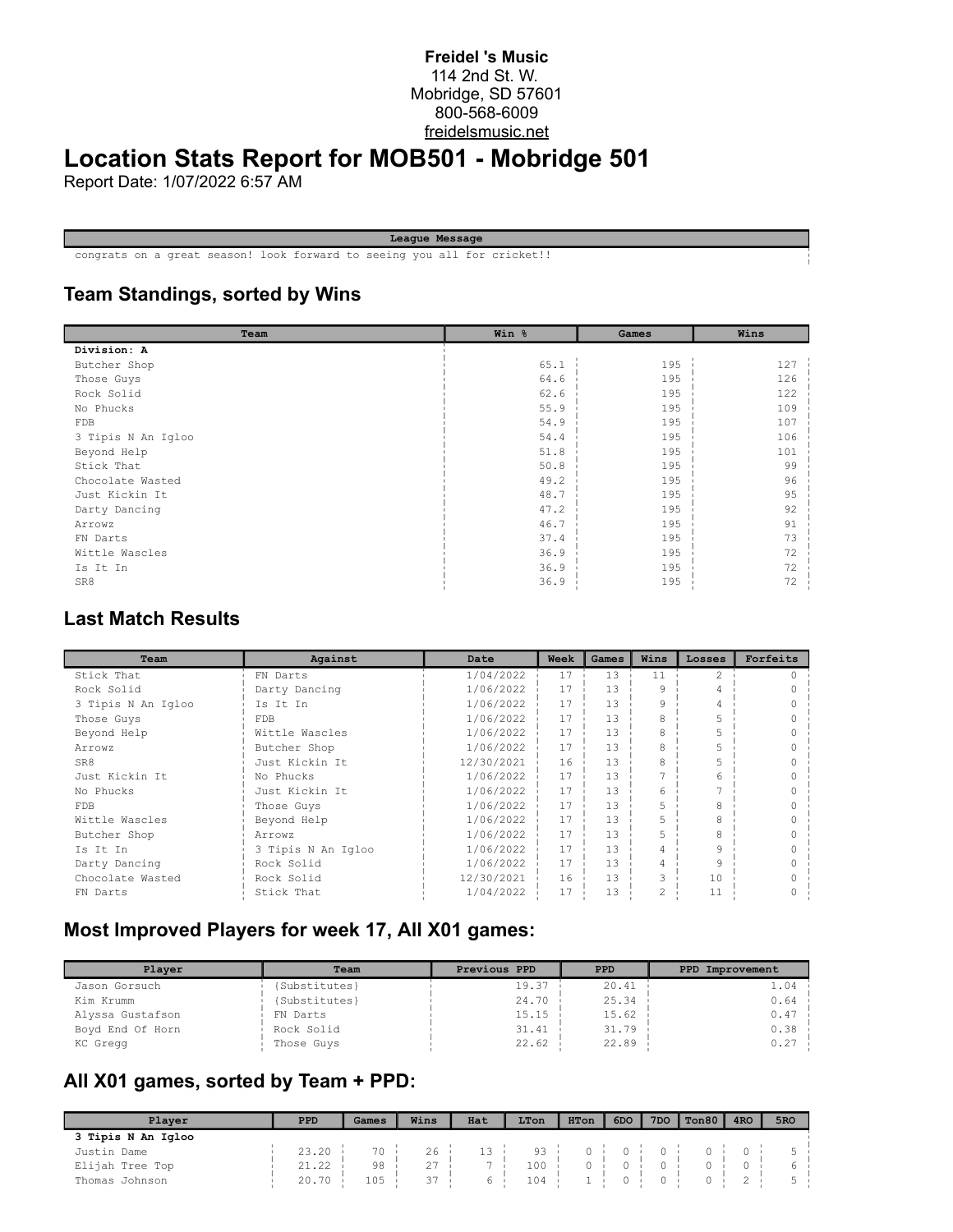| Player                 | PPD   | Games | Wins           | Hat              | LTon | HTon                | 6DO                 | 7 <sub>DO</sub>     | Ton80               | 4 <sub>RO</sub>     | 5RO            |
|------------------------|-------|-------|----------------|------------------|------|---------------------|---------------------|---------------------|---------------------|---------------------|----------------|
| Harriet Johnson        | 15.77 | 98    | 10             | 2                | 35   | 0                   | 0                   | $\circ$             | 0                   | 0                   | $\overline{c}$ |
| Team Totals:           | 19.95 | 371   | 100            | 28               | 332  | $\,1$               | $\mathsf{O}\xspace$ | $\mathsf{O}\xspace$ | $\mathsf{O}\xspace$ | $\overline{c}$      | 18             |
|                        |       |       |                |                  |      |                     |                     |                     |                     |                     |                |
| Arrowz                 |       |       |                |                  |      |                     |                     |                     |                     |                     |                |
| Kendall Brought Plenty | 20.46 | 105   | 25             | 3                | 91   | $\circ$             | 0                   | $\mathbf 0$         | 0                   | 0                   | $\mathbf{1}$   |
| Arlette Brought Plenty | 19.48 | 105   | 25             | 12               | 89   | 0                   | $\circ$             | $\mathbf 0$         | 0                   | 0                   | $1\,$          |
| Nicole Munsinger       | 17.94 | 84    | 12             | 5                | 43   | $\mathbb O$         | $\mathsf{O}\xspace$ | $\mathbf 0$         | 0                   | 0                   | $\mathbf{1}$   |
| Mike Brought Plenty    | 17.61 | 105   | 26             | $\sqrt{4}$       | 63   | $\mathsf{O}\xspace$ | $\mathsf{O}\xspace$ | $\mathbf 0$         | $\mathbb O$         | 0                   | $\mathbf{1}$   |
| Team Totals:           | 18.89 | 399   | 88             | 24               | 286  | $\mathbf 0$         | $\mathsf{O}\xspace$ | 0                   | $\mathsf{O}\xspace$ | $\mathsf{O}\xspace$ | $\overline{4}$ |
|                        |       |       |                |                  |      |                     |                     |                     |                     |                     |                |
| Beyond Help            |       |       |                |                  |      |                     |                     |                     |                     |                     |                |
| Trish Eagle            | 17.76 | 105   | 33             | 8                | 62   | 0                   | 0                   | 0                   | 0                   | 0                   | 3              |
| Alx Schumacher         | 16.74 | 91    | 18             | $\mathbf{1}$     | 45   | $\circ$             | $\mathsf{O}\xspace$ | $\mathbf 0$         | 0                   | 0                   | $\circ$        |
| Tony Eagle Jr          | 16.53 | 105   | 29             | $\overline{2}$   | 44   | $\mathbf{1}$        | 0                   | $\mathbf 0$         | 0                   | 0                   | $\circ$        |
| Kelli Buckley          | 15.67 | 105   | 17             | 5                | 35   | $1\,$               | $\mathsf{O}\xspace$ | $\mathbf 0$         | $\mathbb O$         | 0                   | $\mathbf{1}$   |
| Team Totals:           | 16.66 | 406   | 97             | 16               | 186  | $\overline{c}$      | $\mathsf{O}\xspace$ | 0                   | 0                   | 0                   | 4              |
|                        |       |       |                |                  |      |                     |                     |                     |                     |                     |                |
| Butcher Shop           |       |       |                |                  |      |                     |                     |                     |                     |                     |                |
| Kyle Baumann           | 24.53 | 105   | 31             | 39               | 127  | $\mathbb O$         | 0                   | $\circ$             | 0                   | 0                   | 5              |
| Brandon Larson         | 24.09 | 105   | 39             | 28               | 128  | 0                   | $\mathsf{O}\xspace$ | $\mathbf 0$         | 0                   | $1\,$               | 4              |
|                        |       |       |                |                  |      |                     |                     |                     |                     |                     |                |
| Jason Robinson         | 21.91 | 105   | 25             | 22               | 106  | $\mathbf{1}$        | 0                   | $\mathbf 0$         | 0                   | $\mathbf{1}$        | 3              |
| Shawn Stickney         | 20.81 | 91    | 28             | 9                | 67   | $\mathbb O$         | 0                   | 0                   | 0                   | $\mathbf{1}$        | $\overline{4}$ |
| Team Totals:           | 22.89 | 406   | 123            | 98               | 428  | $1\,$               | $\mathbf 0$         | 0                   | $\mathbf 0$         | 3                   | 16             |
|                        |       |       |                |                  |      |                     |                     |                     |                     |                     |                |
| Chocolate Wasted       |       |       |                |                  |      |                     |                     |                     |                     |                     |                |
| Anthony Spotted Horse  | 23.83 | 63    | 19             | 16               | 86   | 0                   | 0                   | 0                   | 0                   | 0                   | $\mathbf{1}$   |
| Brandon Eagle          | 22.21 | 105   | 31             | 14               | 123  | $\mathbb O$         | $\mathsf{O}\xspace$ | $\mathbf 0$         | 0                   | 0                   | $\overline{c}$ |
| Tory Gabe              | 18.72 | 91    | 18             | 3                | 68   | $\mathbf{1}$        | $\mathsf{O}\xspace$ | $\mathbf 0$         | 0                   | 0                   | $\circ$        |
| Ken Hill               | 16.73 | 98    | 19             | 3                | 39   | 0                   | $\mathsf{O}\xspace$ | 0                   | 0                   | 0                   | $1\,$          |
| Team Totals:           | 20.00 | 357   | 87             | 36               | 316  | $\,1$               | $\mathbb O$         | 0                   | $\mathsf{O}\xspace$ | 0                   | $\overline{4}$ |
|                        |       |       |                |                  |      |                     |                     |                     |                     |                     |                |
| Darty Dancing          |       |       |                |                  |      |                     |                     |                     |                     |                     |                |
| Dana Goehring          | 24.06 | 21    | 3              | 5                | 25   | $\mathbb O$         | 0                   | $\mathbf 0$         | 0                   | 0                   | $\mathbf{1}$   |
| Phil Letsche           | 23.94 | 105   | 33             | 25               | 143  | $\overline{c}$      | $\circ$             | $\mathbf 0$         | 0                   | 0                   | 3              |
| Morgan Yellow          | 21.68 | 105   | 21             | 9                | 121  | 0                   | $\mathsf{O}\xspace$ | $\mathbf 0$         | 0                   | $1\,$               | $\mathsf 3$    |
| Nadine Yellow          | 20.68 | 105   | 27             | 10               | 105  | $1\,$               | 0                   | $\mathbf 0$         | 0                   | 0                   | 3              |
| Team Totals:           | 22.20 | 336   | 84             | 49               | 394  | 3                   | 0                   | $\circ$             | $\circ$             | $\mathbf{1}$        | 10             |
|                        |       |       |                |                  |      |                     |                     |                     |                     |                     |                |
| <b>FDB</b>             |       |       |                |                  |      |                     |                     |                     |                     |                     |                |
| JoJo Warner            | 25.81 | 84    | 31             | 22               | 129  | 0                   | 0                   | 0                   | 0                   | $\mathbf 1$         | 6              |
| Turner Hill            | 22.37 | 98    | 28             | 19               | 115  | $\circ$             | 0                   | $\mathbf 0$         | 0                   | 0                   | 7              |
| Tate Merchant          | 21.64 | 98    | 26             | $\boldsymbol{7}$ | 108  | 4                   | 0                   | $\mathbf 0$         | 0                   | $1\,$               | 6              |
| Heather Larson         | 18.29 | 28    | $\overline{c}$ | $\sqrt{2}$       | 14   | $\circ$             | $\mathbf 0$         | $\mathbf 0$         | 0                   | $\overline{0}$      | $\circ$        |
| Stetson Wagner         | 18.20 | 105   | 17             | $\overline{c}$   | 70   | 0                   | $\mathsf{O}\xspace$ | $\mathbf 0$         | 0                   | 0                   | $\circ$        |
| Team Totals:           | 21.44 | 413   | 104            | 52               | 436  | 4                   | 0                   | 0                   | 0                   | $\overline{c}$      | 19             |
|                        |       |       |                |                  |      |                     |                     |                     |                     |                     |                |
| FN Darts               |       |       |                |                  |      |                     |                     |                     |                     |                     |                |
| Deirdre Thompson       | 19.28 | 14    | 5              | $\mathbf{1}$     | 9    | 0                   | 0                   | $\Omega$            | 0                   | 0                   | 0              |
| Arien Gustafson        |       | 98    | 16             | 7                | 70   | $\mathbb O$         | $\mathsf{O}\xspace$ | $\mathbf 0$         | 0                   | 0                   | $\mathbb O$    |
| Kim Bearsheart         | 18.13 |       | 28             | $\overline{4}$   | 57   |                     | $\mathsf{O}\xspace$ | $\mathbf{0}$        |                     | 0                   | 3              |
|                        | 17.46 | 98    |                |                  |      | 0                   |                     |                     | 0                   |                     |                |
| Vanette Thompson       | 17.45 | 63    | 12             | $\overline{4}$   | 32   | 0                   | $\circ$             | $\mathbf 0$         | 0                   | 0                   | $1\,$          |
| Alyssa Gustafson       | 15.62 | 49    | 6              | $1\,$            | 10   | $\circ$             | $\mathbf 0$         | $\mathbf 0$         | 0                   | 0                   | $\circ$        |
| Stacie Gustafson       | 15.31 | 91    | 6              | $\mathbf 0$      | 27   | 0                   | $\mathsf{O}\xspace$ | $\mathbf 0$         | 0                   | 0                   | $\,1\,$        |
| Team Totals:           | 17.01 | 413   | 73             | 17               | 205  | $\mathsf{O}\xspace$ | $\mathsf{O}\xspace$ | 0                   | $\mathsf{O}\xspace$ | $\mathsf{O}\xspace$ | 5              |
|                        |       |       |                |                  |      |                     |                     |                     |                     |                     |                |
| Is It In               |       |       |                |                  |      |                     |                     |                     |                     |                     |                |
| Tabi Bleyle            | 16.88 | 98    | 22             | $\mathbb O$      | 49   | 0                   | 0                   | $\circ$             | $\circ$             | $\mathbf{1}$        | $\circ$        |
| Tiana Howard           | 15.92 | 105   | 20             | $\mathbb O$      | 37   | 0                   | 0                   | $\mathbf 0$         | 0                   | $\overline{0}$      | $\circ$        |
| Stacy Sam              | 15.00 | 105   | 14             | 3                | 28   | $\mathbb O$         | 0                   | $\mathbf 0$         | $\mathbb O$         | 0                   | $\circ$        |
| Sarah Buckley          | 14.75 | 105   | 16             | $\mathbb O$      | 20   | $\overline{c}$      | 0                   | $\mathbf 0$         | 0                   | 0                   | $\circ$        |
| Team Totals:           | 15.61 | 413   | 72             | 3                | 134  | $\overline{c}$      | $\mathbf 0$         | $\mathbf 0$         | $\mathbf{0}$        | $\mathbf{1}$        | $\Omega$       |
|                        |       |       |                |                  |      |                     |                     |                     |                     |                     |                |
| Just Kickin It         |       |       |                |                  |      |                     |                     |                     |                     |                     |                |
| Brian Smolik           | 21.10 | 98    | 28             | 10               | 112  | 0                   | 0                   | 0                   | $\circ$             | 0                   | $\overline{c}$ |
| Kris Mosset            | 18.85 | 98    | 22             | 8                | 59   | $\mathsf{O}\xspace$ | 0                   | $\mathbf 0$         | $\circ$             | $\overline{c}$      | $\mathbf{1}$   |
| Donald Wilson          | 18.78 | 105   | 26             | 5                | 82   | 0                   | $\mathsf{O}\xspace$ | $\circ$             | $\circ$             | $\overline{c}$      | $\circ$        |
| Christina Turgeon      | 16.74 | 98    | 16             | $\mathbf{2}$     | 42   | 0                   | $\mathsf{O}\xspace$ | $\mathbf 0$         | $\circ$             | 0                   | $\circ$        |
| Team Totals:           | 18.85 | 399   | 92             | 25               | 295  | $\mathsf{O}\xspace$ | $\mathbf 0$         | $\mathbb O$         | $\mathsf{O}\xspace$ | $\overline{4}$      | 3              |
|                        |       |       |                |                  |      |                     |                     |                     |                     |                     |                |
| No Phucks              |       |       |                |                  |      |                     |                     |                     |                     |                     |                |
| Alfonso Perez          | 24.02 | 91    | 34             | 23               | 124  | $\mathbb O$         | 0                   | 0                   | $\mathbb O$         | 0                   | 8              |
| Arvyn Spiry            | 18.07 | 98    | 21             | $\overline{4}$   | 57   | $\circ$             | 0                   | $\mathbf 0$         | 0                   | 0                   | $\mathbf{1}$   |
| Gail Lindskov          | 17.49 | 105   | 20             | $\mathbf{2}$     | 55   | 0                   | 0                   | $\mathsf{O}\xspace$ | $\circ$             | 0                   | $\overline{c}$ |
| Amanda Perez           | 17.49 | 84    | 21             | 3                | 47   | 0                   | 0                   | $\mathbf 0$         | $\circ$             | 0                   | 3              |
|                        |       | 378   | 96             | 32               |      | $\circ$             | 0                   | $\circ$             | $\circ$             | 0                   | 14             |
| Team Totals:           | 19.14 |       |                |                  | 283  |                     |                     |                     |                     |                     |                |
|                        |       |       |                |                  |      |                     |                     |                     |                     |                     |                |
| Rock Solid             |       |       |                |                  |      |                     |                     |                     |                     |                     |                |